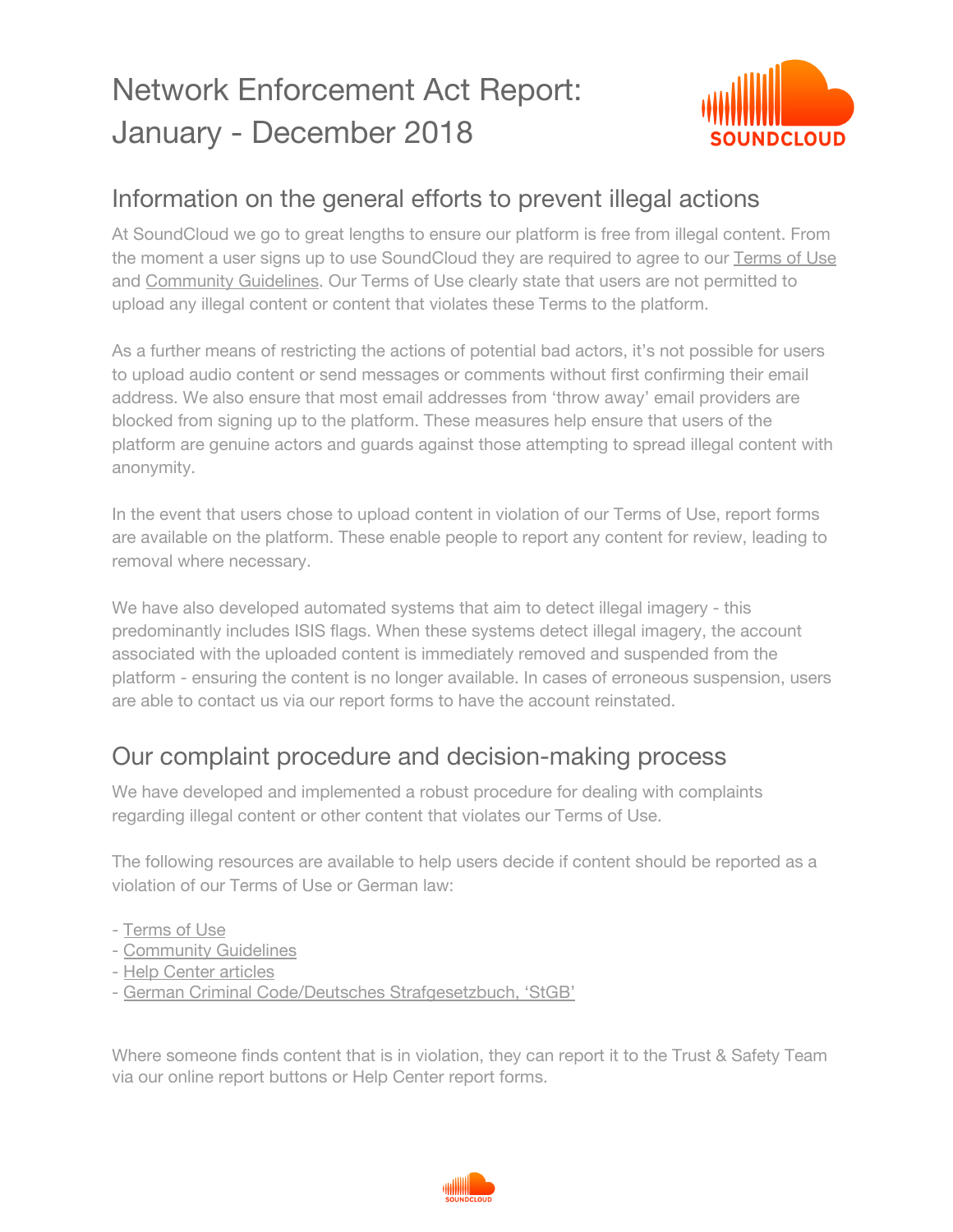All reports are then reviewed manually by our Trust & Safety Team using our Terms of Use, internal guidelines and German law (German Criminal Code/Deutsches Strafgesetzbuch, 'StGB', in particular) as criteria for deciding the outcome for each report.

Any reported content found to be in violation will be removed and the uploader of the content will be issued with a warning via email. All warnings issued will clearly state which section of our Terms of Use has been violated by the content in question. Likewise, the complainant will be informed of the outcome and the reasoning behind this via email.

Any accounts deemed to be dedicated to uploading illegal or violating content will be permanently suspended and the account owner notified of this via email. We consider an account to be dedicated to this type of content if it can be clearly identified as solely existing to provide a platform for this specific content.

At the point of suspension, the email address used to create the account is blacklisted, preventing further accounts being created using the same email address.

All accounts affected by the removal of content have the right to reply and appeal. Any requests to reconsider a decision made by the Trust & Safety Team will in turn be reviewed by the team in the same manner as the initial report - being escalated through the Business & Legal Affairs Team representative where necessary.

Where reports are received and the content is found not to be in violation, we respond to the complainant via email to explain the reason for not removing the content.

#### Who is handling the complaints

Complaints concerning illegal and violating content are handled by the Trust & Safety Team. At the time of publication the Trust & Safety Team consists of four employees:

- Senior Trust and Safety Manager
	- o In role since September 2013
	- Education Level University Degree
	- Part of the Business & Legal Affairs Team reporting to Senior Legal Counsel
- Trust & Safety Manager
	- In role since September 2014
	- Education Level University Degree
	- Part of the Business & Legal Affairs Team reporting to Senior Legal Counsel
- Trust & Safety Specialist
	- In role since August 2018
	- Education Level University Degree
	- Part of the Business & Legal Affairs Team reporting to Senior Legal Counsel
- Trust & Safety Specialist
	- In role since August 2018
	- Education Level University Degree
	- Part of the Business & Legal Affairs Team reporting to Senior Legal Counsel

In order to assist where necessary, the Trust & Safety Team receives linguistic support from the wider organisation. At the time of publication linguistic support is available in 25 different languages from employees of 33 different nationalities. For additional support, the Trust &

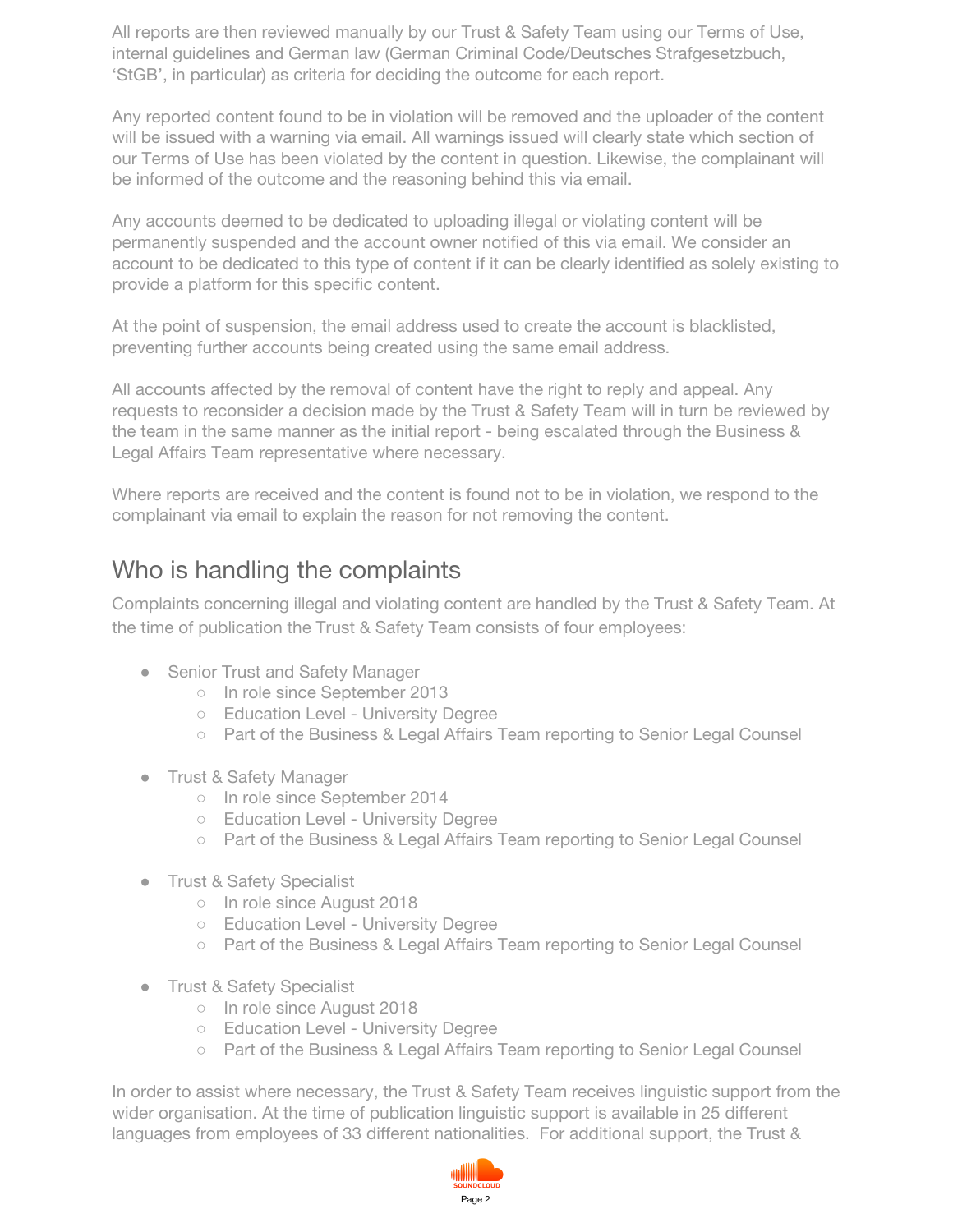Safety Team has access to various other means of translation including translation tools and third party translators.

In addition, content-related support and training is provided internally by a line manager in the Business & Legal Affairs Team, who is a fully qualified German lawyer.

SoundCloud is not currently a member of an industry association.

## The Numbers

The following section displays the number of reports received that explicitly refer to Network Enforcement Act, broken down by various factors to clearly detail the varying types of reports received. As consultation with external bodies is not currently integrated within our complaints handling process, and no external bodies were utilised to this end during the period reflected in this report, figures regarding this have not been included.

|              | <b>Reports from German Users and Complaints Bodies</b> |
|--------------|--------------------------------------------------------|
| <b>Month</b> | <b>Number of Reports</b>                               |
| January      | 6                                                      |
| February     | $\overline{4}$                                         |
| March        | $\overline{2}$                                         |
| April        | 0                                                      |
| May          | 0                                                      |
| June         | 5                                                      |
| July         | 50                                                     |
| August       | 19                                                     |
| September    | 1                                                      |
| October      | 12                                                     |
| November     | 3                                                      |
| December     | $\overline{4}$                                         |
| Total        | 106                                                    |

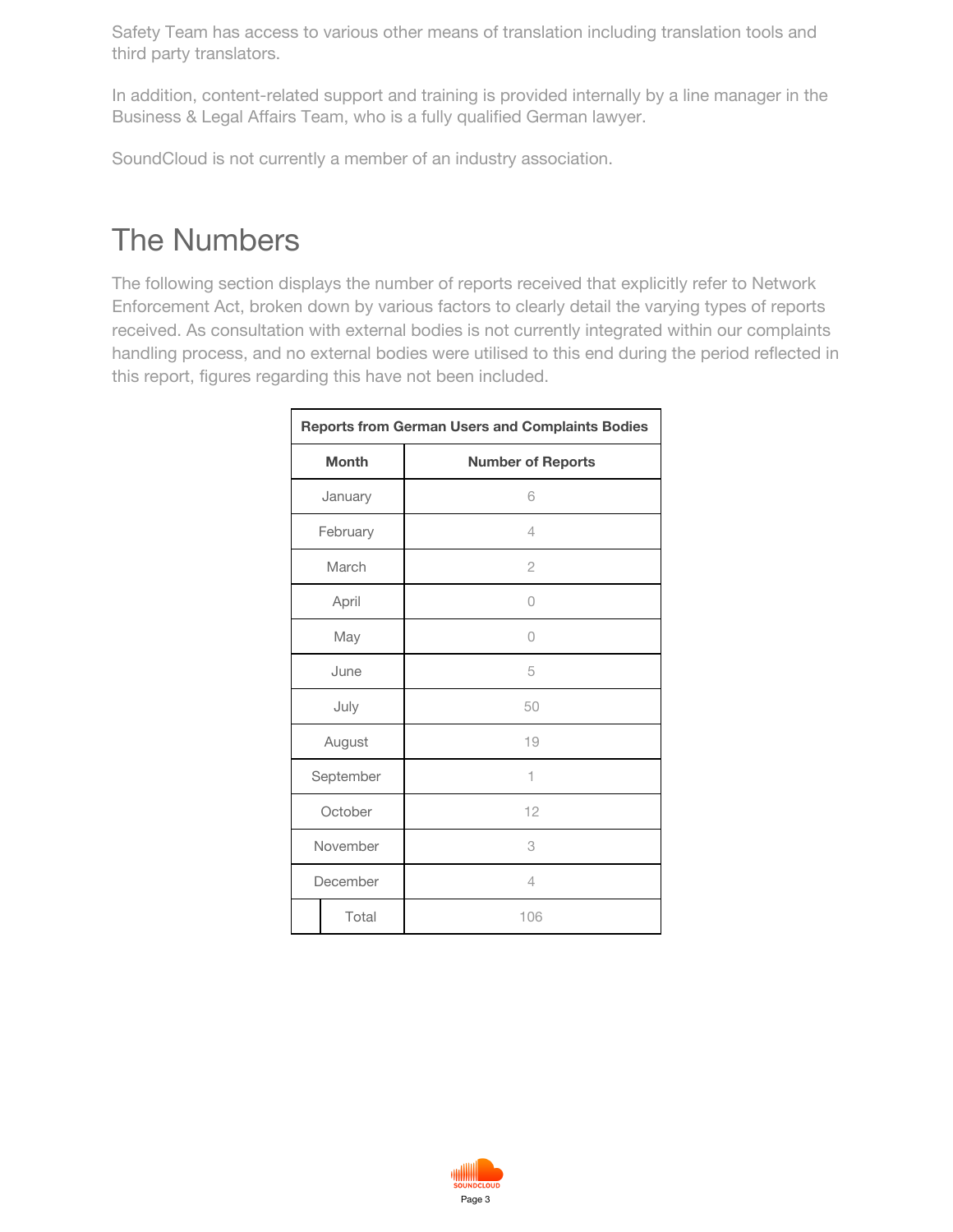#### *The number of the received complaints, broken down according to whether they were submitted by complaints bodies or by users, and according to the reason for the complaint:*

|                    |                                                           |                                |                                                                 | <b>Reason for Reporting</b> |                                                                                |                       |  |
|--------------------|-----------------------------------------------------------|--------------------------------|-----------------------------------------------------------------|-----------------------------|--------------------------------------------------------------------------------|-----------------------|--|
|                    | § 86 StGB - Dissemination of<br>propaganda material of    | unconstitutional organisations | § 86a StGB - Using symbols of<br>unconstitutional organisations |                             | § 89a StGB - Preparation of a serious<br>violent offence endangering the state |                       |  |
| <b>Reported By</b> | User Report                                               | <b>Complaint Body</b>          | User Report                                                     | <b>Complaint Body</b>       | User Report                                                                    | <b>Complaint Body</b> |  |
| <b>Month</b>       |                                                           |                                |                                                                 |                             |                                                                                |                       |  |
| January            | 3                                                         | 1                              | $\bigcirc$                                                      | $\bigcirc$                  | $\mathsf O$                                                                    | $\mathcal O$          |  |
| February           | $\overline{c}$                                            | 0                              | $\circ$                                                         | $\bigcirc$                  | $\circ$                                                                        | $\circ$               |  |
| March              | 1                                                         | 0                              | $\circ$                                                         | $\mathcal O$                | $\circ$                                                                        | $\cup$                |  |
| April              | $\mathcal O$                                              | 0                              | 0                                                               | $\mathcal O$                | $\cup$                                                                         | $\cup$                |  |
| May                | $\circ$                                                   | 0                              | 0                                                               | $\mathbb O$                 | $\circ$                                                                        | $\circ$               |  |
| June               | 4                                                         | 0                              | 0                                                               | $\mathbb O$                 | $\circ$                                                                        | $\circ$               |  |
| July               | $\overline{c}$                                            | 0                              | $\circ$                                                         | $\bigcirc$                  | $\cup$                                                                         | $\cup$                |  |
| August             | $\mathcal{G}% _{M_{1},M_{2}}^{\alpha,\beta}(\mathcal{G})$ | 0                              | $\mathcal G$                                                    | $\mathcal O$                | $\cup$                                                                         | $\cup$                |  |
| September          | $\circ$                                                   | 0                              | 1.                                                              | $\mathbb O$                 | $\circ$                                                                        | $\cup$                |  |
| October            | 10                                                        | 0                              | 0                                                               | $\mathbb O$                 | $\cup$                                                                         | $\cup$                |  |
| November           | $\mathbf{2}$                                              | 0                              | 1.                                                              | $\mathbb O$                 | $\cup$                                                                         | $\cup$                |  |
| December           | $\overline{2}$                                            | 0                              | 1.                                                              | $\mathcal O$                | $\cup$                                                                         | $\cup$                |  |
|                    | 35<br>Total                                               | 1                              | 12                                                              | $\circ$                     | $\overline{0}$                                                                 | $\Omega$              |  |

|                    | <b>Reason for Reporting</b>                                  |                                 |                                  |                       |                                            |                       |  |  |  |  |
|--------------------|--------------------------------------------------------------|---------------------------------|----------------------------------|-----------------------|--------------------------------------------|-----------------------|--|--|--|--|
|                    | § 91 StGB - Encouraging the<br>offence endangering the state | commission of a serious violent | § 100a StGB - Treasonous forgery |                       | § 111 StGB - Public incitement to<br>crime |                       |  |  |  |  |
| <b>Reported By</b> | User Report                                                  | Complaint Body                  | User Report                      | <b>Complaint Body</b> | User Report                                | <b>Complaint Body</b> |  |  |  |  |
| <b>Month</b>       |                                                              |                                 |                                  |                       |                                            |                       |  |  |  |  |
| January            | $\Omega$                                                     |                                 | 0                                | 0                     |                                            |                       |  |  |  |  |
| February           | $\cup$                                                       |                                 | Ω                                | $\bigcap$             |                                            |                       |  |  |  |  |
| March              | $\bigcap$                                                    |                                 |                                  | 0                     |                                            |                       |  |  |  |  |
| April              | U                                                            |                                 |                                  |                       |                                            |                       |  |  |  |  |

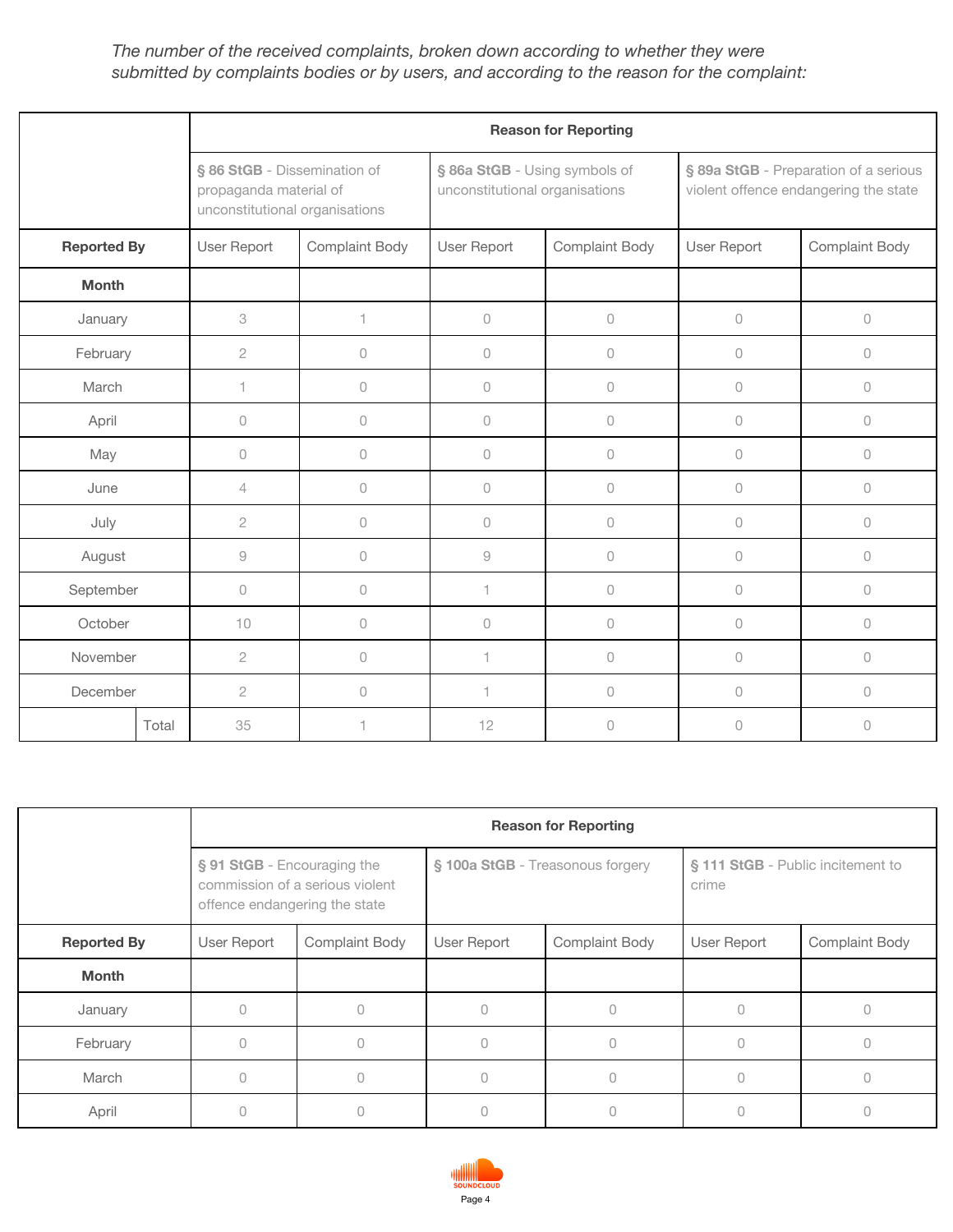| May       |       |  |  |  |
|-----------|-------|--|--|--|
| June      |       |  |  |  |
| July      |       |  |  |  |
| August    |       |  |  |  |
| September |       |  |  |  |
| October   |       |  |  |  |
| November  |       |  |  |  |
| December  |       |  |  |  |
|           | Total |  |  |  |

|                    |       | <b>Reason for Reporting</b> |                                                                     |                                                                                                                                             |                                       |                                   |                     |  |  |  |
|--------------------|-------|-----------------------------|---------------------------------------------------------------------|---------------------------------------------------------------------------------------------------------------------------------------------|---------------------------------------|-----------------------------------|---------------------|--|--|--|
|                    |       | offences                    | § 126 StGB - Breach of the public<br>peace by threatening to commit | organisations, Forming terrorist<br>organisations, Criminal and terrorist<br>organisations abroad; extended<br>confiscation and deprivation | § 129 to 129b StGB - Forming criminal | § 130 StGB - Incitement to hatred |                     |  |  |  |
| <b>Reported By</b> |       | User Report                 | Complaint Body                                                      | User Report                                                                                                                                 | Complaint Body                        | User Report                       | Complaint Body      |  |  |  |
| <b>Month</b>       |       |                             |                                                                     |                                                                                                                                             |                                       |                                   |                     |  |  |  |
| January            |       | $\cup$                      | $\bigcirc$                                                          | $\circ$                                                                                                                                     | $\bigcirc$                            | $\mathbb O$                       | $\circlearrowright$ |  |  |  |
| February           |       | $\Omega$                    | $\circlearrowright$                                                 | $\circ$                                                                                                                                     | $\circlearrowright$                   | 1                                 | $\bigcirc$          |  |  |  |
| March              |       | $\cup$                      | $\circlearrowright$                                                 | $\circ$                                                                                                                                     | $\circlearrowright$                   | $\circ$                           | $\circlearrowright$ |  |  |  |
| April              |       | $\cup$                      | $\circlearrowright$                                                 | $\cup$                                                                                                                                      | $\circlearrowright$                   | $\Omega$                          | $\bigcirc$          |  |  |  |
| May                |       | $\cup$                      | $\circlearrowright$                                                 | $\cup$                                                                                                                                      | $\circ$                               | $\cup$                            | $\cup$              |  |  |  |
| June               |       | $\cup$                      | $\circlearrowright$                                                 | $\circ$                                                                                                                                     | $\circlearrowright$                   | $\circ$                           | $\circ$             |  |  |  |
| July               |       | $\circ$                     | $\circlearrowright$                                                 | $\circ$                                                                                                                                     | $\circlearrowright$                   | 47                                | $\circlearrowright$ |  |  |  |
| August             |       | $\circ$                     | $\circlearrowright$                                                 | $\mathsf O$                                                                                                                                 | $\circlearrowright$                   | $\circ$                           | $\circlearrowright$ |  |  |  |
| September          |       | $\cup$                      | $\circlearrowright$                                                 | $\mathsf O$                                                                                                                                 | $\circlearrowright$                   | $\circ$                           | $\circlearrowright$ |  |  |  |
| October            |       | $\cup$                      | $\circlearrowright$                                                 | $\circ$                                                                                                                                     | $\circ$                               | 1                                 | $\circlearrowright$ |  |  |  |
| November           |       | $\cup$                      | $\circlearrowright$                                                 | $\circ$                                                                                                                                     | $\bigcirc$                            | $\circ$                           | $\circlearrowright$ |  |  |  |
| December           |       | $\cup$                      | $\circlearrowright$                                                 | $\cup$                                                                                                                                      | $\bigcirc$                            | $\Omega$                          | $\circ$             |  |  |  |
|                    | Total | $\mathsf{O}\xspace$         | $\bigcirc$                                                          | $\mathsf O$                                                                                                                                 | $\bigcirc$                            | 49                                | $\cup$              |  |  |  |

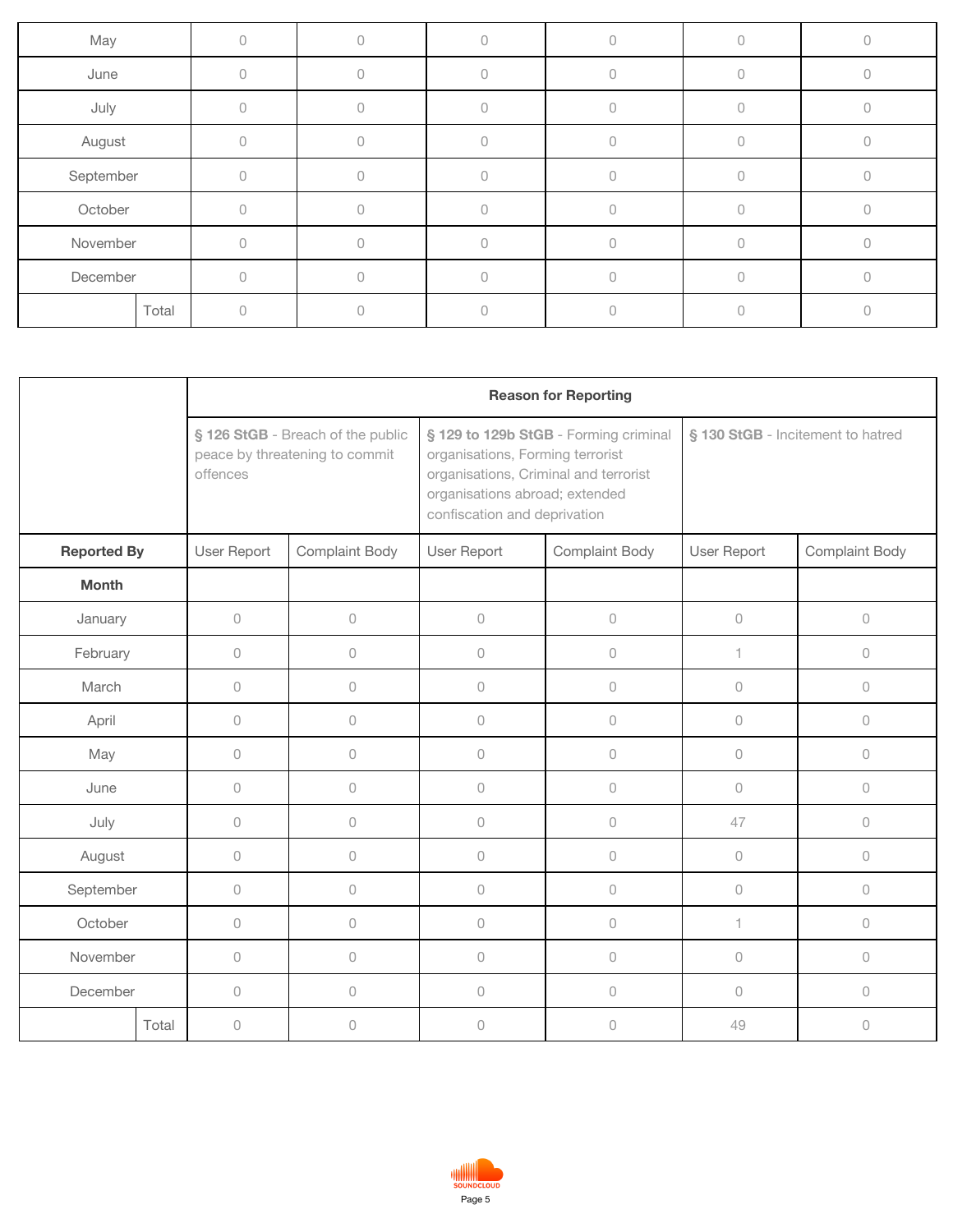|                    |                     |                        |                               |                                                     | <b>Reason for Reporting</b> |                                                                                 |                |  |
|--------------------|---------------------|------------------------|-------------------------------|-----------------------------------------------------|-----------------------------|---------------------------------------------------------------------------------|----------------|--|
|                    |                     | depictions of violence | § 131 StGB - Dissemination of | § 140 StGB - Rewarding and<br>approving of offences |                             | § 166 StGB - Defamation of religions,<br>religious and ideological associations |                |  |
| <b>Reported By</b> |                     | User Report            | Complaint Body                | User Report                                         | Complaint Body              |                                                                                 | Complaint Body |  |
| <b>Month</b>       |                     |                        |                               |                                                     |                             |                                                                                 |                |  |
| January            | $\circlearrowright$ |                        | $\mathsf{O}\xspace$           | $\mathcal O$                                        | $\mathsf{O}\xspace$         | $\circ$                                                                         | $\circ$        |  |
| February           |                     | 1                      | $\cup$                        | $\Omega$                                            | $\cup$                      | $\bigcap$                                                                       | $\circ$        |  |
| March              | $\circ$             |                        | $\cup$                        | $\cup$                                              | $\circ$                     | $\bigcap$                                                                       | $\circ$        |  |
| April              |                     | $\circ$                | 0                             | $\circ$                                             | $\circ$                     | $\Omega$                                                                        | $\circ$        |  |
| May                |                     | $\circ$                | 0                             | $\Omega$                                            | $\theta$                    | $\bigcap$                                                                       | 0              |  |
| June               |                     | $\bigcirc$             | $\circ$                       | $\circ$                                             | 0                           | $\circ$                                                                         | $\mathbb O$    |  |
| July               |                     | $\circlearrowright$    | $\cup$                        | $\cup$                                              | 0                           | $\cup$                                                                          | $\mathcal O$   |  |
| August             |                     | $\circ$                | $\cup$                        | $\circ$                                             | $\circ$                     | $\circ$                                                                         | $\circ$        |  |
| September          |                     | $\bigcirc$             | $\circ$                       | $\circ$                                             | $\circ$                     | $\cup$                                                                          | $\mathbb O$    |  |
| October            |                     | $\cup$                 | $\cup$                        | $\cup$                                              | $\cup$                      | $\cup$                                                                          | $\circ$        |  |
| November           |                     | $\circ$                | $\cup$                        | $\Omega$                                            | $\cup$                      | $\bigcap$                                                                       | $\circ$        |  |
| December           |                     | $\circ$                | $\cup$                        | $\cup$                                              | $\cup$                      | $\bigcap$                                                                       | $\circ$        |  |
|                    | Total               | 1                      | $\cup$                        | $\cup$                                              | $\cup$                      | $\bigcap$                                                                       | $\cup$         |  |

|                    |  |                                                                                                                                                                       |                                                                |                             | <b>Reason for Reporting</b>        |                                                        |                       |  |
|--------------------|--|-----------------------------------------------------------------------------------------------------------------------------------------------------------------------|----------------------------------------------------------------|-----------------------------|------------------------------------|--------------------------------------------------------|-----------------------|--|
|                    |  | § 184b in connection with §<br>184d StGB - Distribution,<br>child pornography and<br>Distribution of pornographic<br>media services or<br>telecommunications services | acquisition and possession of<br>performances by broadcasting, | §§ 185 to 187 StGB- Insult, | Defamation, Intentional defamation | § 241 StGB - Threatening the commission<br>of a felony |                       |  |
| <b>Reported By</b> |  | User Report                                                                                                                                                           | <b>Complaint Body</b>                                          | User Report                 | <b>Complaint Body</b>              | User Report                                            | <b>Complaint Body</b> |  |
| <b>Month</b>       |  |                                                                                                                                                                       |                                                                |                             |                                    |                                                        |                       |  |
| January            |  | $\overline{2}$                                                                                                                                                        | 0                                                              | $\Omega$                    | $\circ$                            | $\bigcap$                                              | $\bigcap$             |  |
| February           |  | 0                                                                                                                                                                     | 0                                                              | $\mathbf{0}$                | 0                                  | $\Omega$                                               | $\bigcap$             |  |
| March              |  |                                                                                                                                                                       | $\Omega$                                                       | $\Omega$                    | $\cup$                             | $\bigcap$                                              | $\bigcap$             |  |
| April              |  | $\bigcap$                                                                                                                                                             | $\cup$                                                         | $\Omega$                    | $\cup$                             | $\bigcap$                                              | $\bigcap$             |  |
| May                |  | $\bigcap$                                                                                                                                                             | $\Omega$                                                       | 0                           | 0                                  | $\bigcap$                                              | O.                    |  |

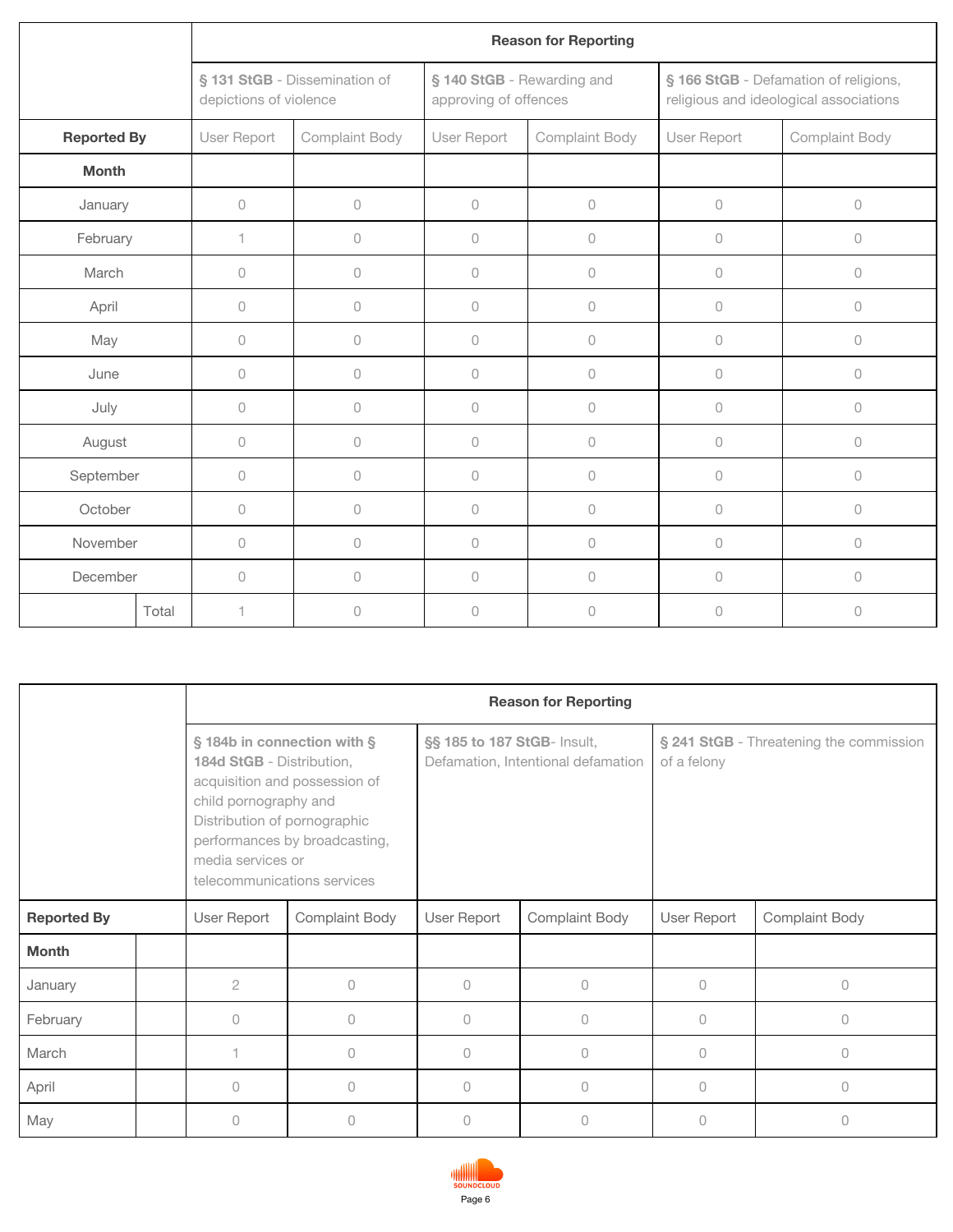| June      |       |  |  |  |
|-----------|-------|--|--|--|
| July      |       |  |  |  |
| August    |       |  |  |  |
| September |       |  |  |  |
| October   |       |  |  |  |
| November  |       |  |  |  |
| December  |       |  |  |  |
|           | Total |  |  |  |

|                    |       | <b>Reason for Reporting</b>                                  |                   |
|--------------------|-------|--------------------------------------------------------------|-------------------|
|                    |       | § 269 StGB - Forgery of<br>data intended to provide<br>proof |                   |
| <b>Reported By</b> |       | User<br>Report                                               | Complaint<br>Body |
| <b>Month</b>       |       |                                                              |                   |
| January            |       | $\cup$                                                       | 0                 |
| February           |       | 0                                                            | 0                 |
| March              |       | 0                                                            | 0                 |
| April              |       | 0                                                            | 0                 |
| May                |       | 0                                                            | 0                 |
| June               |       | 0                                                            | 0                 |
| July               |       | 0                                                            | 0                 |
| August             |       | 0                                                            | 0                 |
| September          |       | 0                                                            | 0                 |
| October            |       | 0                                                            | 0                 |
| November           |       | 0                                                            | 0                 |
| December           |       | 0                                                            | 0                 |
|                    | Total | 0                                                            | 0                 |

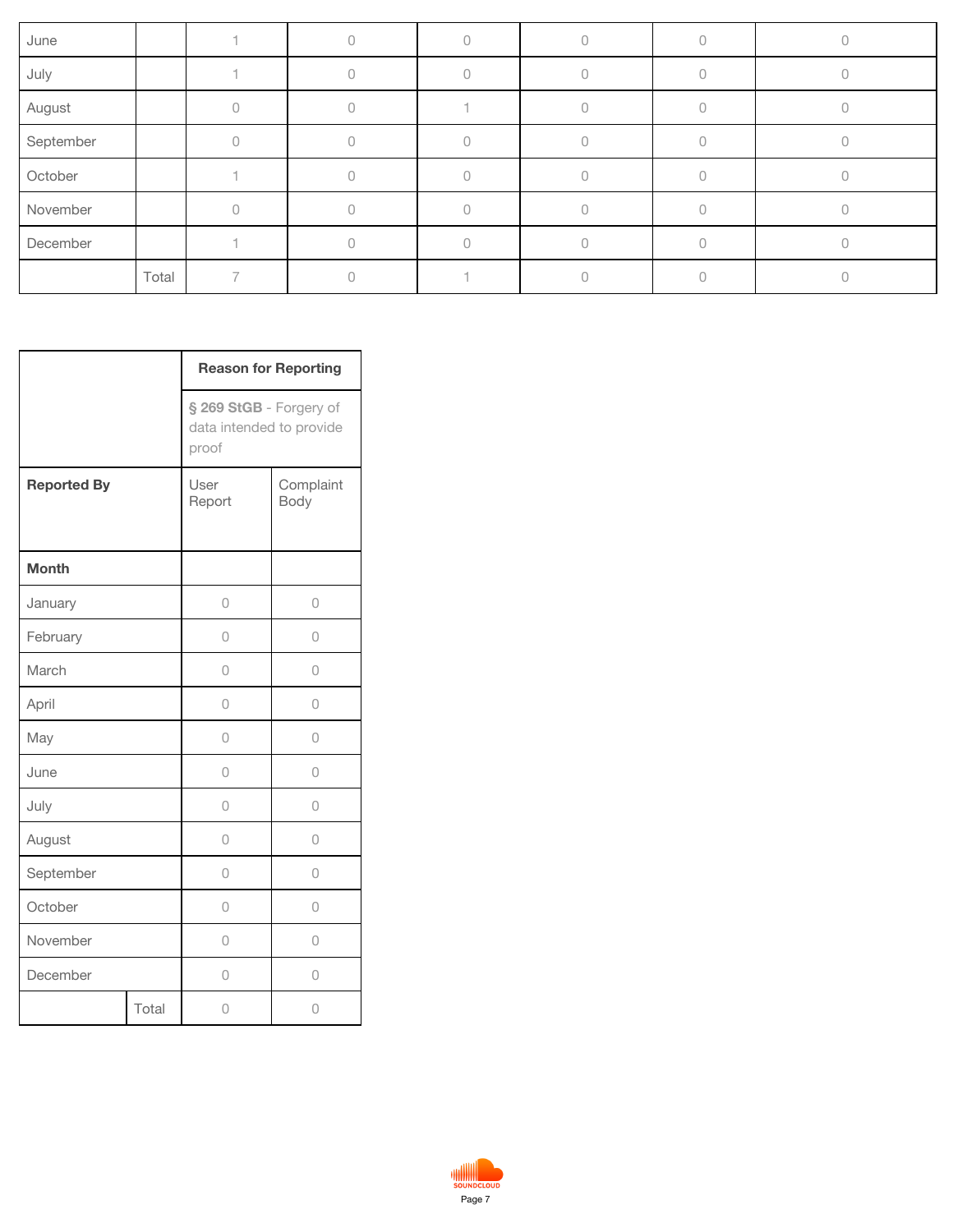*The number of complaints that led to the content being deleted/blocked, broken down according to whether the complaints were submitted by complaints bodies or by users, according to the reason for it, according to whether the case fell under art. 1, sec. 3(2) number 3(a), and if so, whether the complaint was forwarded to the user, and whether the matter was referred to a recognised self-regulation institution pursuant to sec. 3(2) number 3(b):*

Please note: We currently do not refer decisions regarding unlawfulness to external bodies (recognised self-regulation institutions) in the sense of sec. 3(2) number 3(b).

| <b>Reports Resulting in Removal of Content</b>  |             |                                 |             |                   |             |                   |             |                   |  |  |  |  |
|-------------------------------------------------|-------------|---------------------------------|-------------|-------------------|-------------|-------------------|-------------|-------------------|--|--|--|--|
|                                                 |             | <b>Section of Criminal Code</b> |             |                   |             |                   |             |                   |  |  |  |  |
|                                                 | 86          |                                 | <b>86a</b>  |                   | 89a         |                   | 91          |                   |  |  |  |  |
|                                                 | User Report | Complaint<br>Body               | User Report | Complaint<br>Body | User Report | Complaint<br>Body | User Report | Complaint<br>Body |  |  |  |  |
| Falls under art. 1,<br>sec. 3(2) number<br>3(a) |             |                                 |             |                   |             |                   |             |                   |  |  |  |  |
| Yes                                             | $+ \times$  | $\bigcap$                       | $\Omega$    | $\bigcap$         | $\bigcap$   | 0                 | n           | $\Omega$          |  |  |  |  |
| <b>No</b>                                       | 34          |                                 | 12          | $\Omega$          | 0           | 0                 | 0           | $\circ$           |  |  |  |  |
| Total                                           |             | 36                              | 12          |                   | 0           |                   | 0           |                   |  |  |  |  |

\*This complaint was not forwarded to the user prior to the removal of this content.

| <b>Reports Resulting in Removal of Content</b>  |             |                                 |             |                   |             |                   |             |                   |  |  |  |  |
|-------------------------------------------------|-------------|---------------------------------|-------------|-------------------|-------------|-------------------|-------------|-------------------|--|--|--|--|
|                                                 |             | <b>Section of Criminal Code</b> |             |                   |             |                   |             |                   |  |  |  |  |
|                                                 | 100a        |                                 | 111         |                   | 126         |                   | 129 to 129b |                   |  |  |  |  |
|                                                 | User Report | Complaint<br>Body               | User Report | Complaint<br>Body | User Report | Complaint<br>Body | User Report | Complaint<br>Body |  |  |  |  |
| Falls under art. 1,<br>sec. 3(2) number<br>3(a) |             |                                 |             |                   |             |                   |             |                   |  |  |  |  |
| Yes                                             | $\cup$      | 0                               | 0           | 0                 | $\Omega$    | $\cup$            | $\Omega$    | $\Omega$          |  |  |  |  |
| <b>No</b>                                       | $\circ$     | 0                               | 0           | $\Omega$          | $\bigcap$   | $\Omega$          | $\Omega$    | $\Omega$          |  |  |  |  |
| Total                                           | 0           |                                 | 0           |                   | $\Omega$    |                   | $\Omega$    |                   |  |  |  |  |

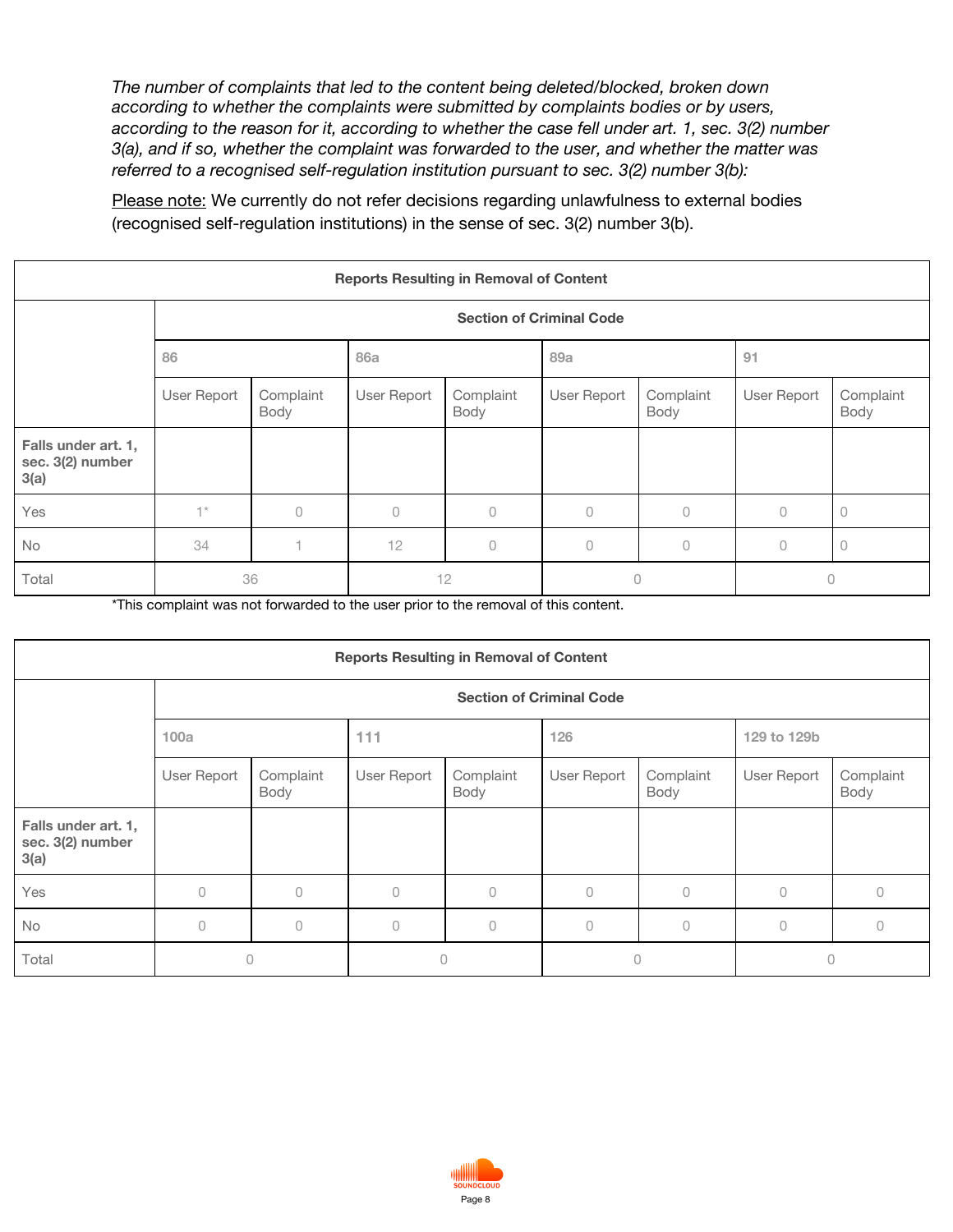| <b>Reports resulting in Removal of Content</b>            |             |                                 |             |                   |             |                   |             |                   |  |  |  |  |
|-----------------------------------------------------------|-------------|---------------------------------|-------------|-------------------|-------------|-------------------|-------------|-------------------|--|--|--|--|
|                                                           |             | <b>Section of Criminal Code</b> |             |                   |             |                   |             |                   |  |  |  |  |
|                                                           | 130         |                                 | 131         |                   | 140         |                   | 166         |                   |  |  |  |  |
|                                                           | User Report | Complaint<br>Body               | User Report | Complaint<br>Body | User Report | Complaint<br>Body | User Report | Complaint<br>Body |  |  |  |  |
| <b>Falls under</b><br>Article 1 Sec 3 (2)<br>number 3 (a) |             |                                 |             |                   |             |                   |             |                   |  |  |  |  |
| Yes                                                       | $\cup$      | $\bigcap$                       | $\bigcap$   | $\cup$            | $\cup$      | $\bigcap$         | $\bigcap$   | Ω                 |  |  |  |  |
| No                                                        | 47          | $\theta$                        |             | 0                 | $\circ$     | $\cup$            | $\Omega$    | 0                 |  |  |  |  |
| Total                                                     | 47          |                                 |             |                   | $\Omega$    |                   | 0           |                   |  |  |  |  |

| <b>Reports resulting in Removal of Content</b>  |                                 |                   |             |                   |             |                   |             |                   |  |  |
|-------------------------------------------------|---------------------------------|-------------------|-------------|-------------------|-------------|-------------------|-------------|-------------------|--|--|
|                                                 | <b>Section of Criminal Code</b> |                   |             |                   |             |                   |             |                   |  |  |
|                                                 | 184b in connection with<br>184d |                   | 185 to 187  |                   | 241         |                   | 269         |                   |  |  |
|                                                 | User Report                     | Complaint<br>Body | User Report | Complaint<br>Body | User Report | Complaint<br>Body | User Report | Complaint<br>Body |  |  |
| Falls under art. 1,<br>sec. 3(2) number<br>3(a) |                                 |                   |             |                   |             |                   |             |                   |  |  |
| Yes                                             | $\Omega$                        | $\Omega$          | $\Omega$    | $\Omega$          | $\Omega$    | $\Omega$          | $\Omega$    | 0                 |  |  |
| <b>No</b>                                       | 7                               | $\Omega$          | $\Omega$    | $\Omega$          | $\Omega$    | $\Omega$          | $\cup$      | Λ                 |  |  |
| Total                                           |                                 |                   | $\circ$     |                   | $\circ$     |                   | 0           |                   |  |  |

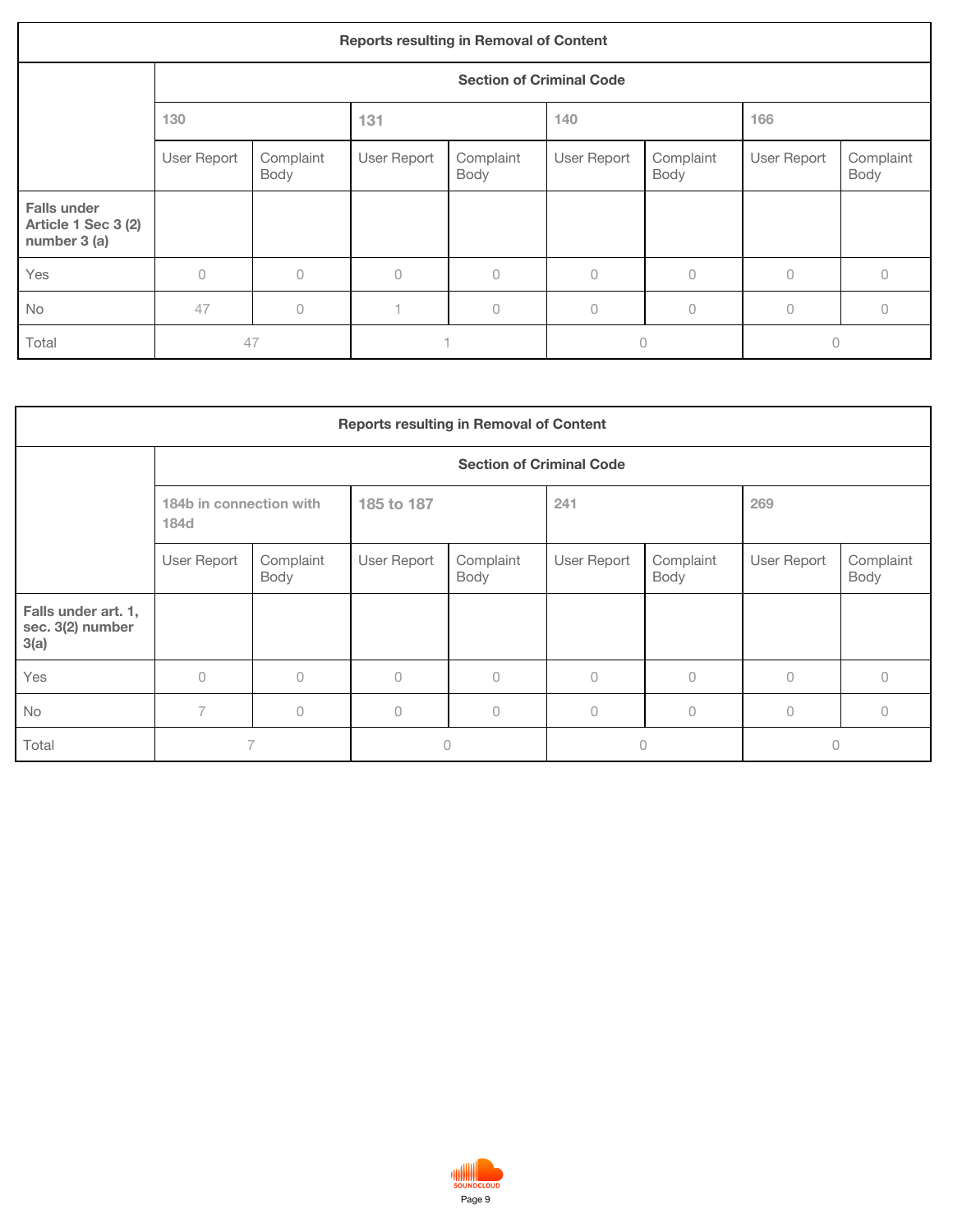*The time it took to delete the content, broken down according to who submitted the complaints, according to the reason for it, and into the periods "within 24 hours"/"within 48 hours"/"within a week"/"at some later point":*

| <b>Reports resulting in Removal of Content</b> |                                                           |                                 |                          |                   |             |                   |             |                   |  |  |
|------------------------------------------------|-----------------------------------------------------------|---------------------------------|--------------------------|-------------------|-------------|-------------------|-------------|-------------------|--|--|
|                                                |                                                           | <b>Section of Criminal Code</b> |                          |                   |             |                   |             |                   |  |  |
|                                                | 86                                                        |                                 | <b>86a</b>               |                   | 89a         |                   | 91          |                   |  |  |
|                                                | User Report                                               | Complaint<br>Body               | User Report              | Complaint<br>Body | User Report | Complaint<br>Body | User Report | Complaint<br>Body |  |  |
| Time taken for<br><b>Deletion</b>              |                                                           |                                 |                          |                   |             |                   |             |                   |  |  |
| Within 24 hours                                | $\mathcal{G}% _{M_{1},M_{2}}^{\alpha,\beta}(\mathcal{G})$ | $\mathbb O$                     | $\sqrt{2}$               | $\mathbb O$       | $\mathbb O$ | $\mathbb O$       | $\cup$      | $\theta$          |  |  |
| Within 48 hours                                | 5                                                         | $\overline{\phantom{a}}$        | $\overline{\phantom{a}}$ | $\circ$           | $\circ$     | $\circ$           | $\cup$      | $\Omega$          |  |  |
| Within 72 Hours                                | 17                                                        | $\circ$                         | $\hbox{9}$               | $\circ$           | 0           | $\cup$            | $\cup$      | $\bigcap$         |  |  |
| Within a Week                                  | 3                                                         | $\bigcirc$                      | $\mathcal O$             | $\mathcal O$      | $\bigcirc$  | $\bigcirc$        | $\cup$      | $\Omega$          |  |  |
| More than a Week                               | 1                                                         | $\mathbb O$                     | $\bigcirc$               | 0                 | $\bigcirc$  | $\bigcirc$        | $\circ$     | $\circ$           |  |  |
| <b>Total</b>                                   | 36                                                        |                                 |                          | 12                | $\cup$      |                   | 0           |                   |  |  |

| <b>Reports resulting in Removal of Content</b> |                                 |                   |                |                   |             |                   |             |                   |  |  |
|------------------------------------------------|---------------------------------|-------------------|----------------|-------------------|-------------|-------------------|-------------|-------------------|--|--|
|                                                | <b>Section of Criminal Code</b> |                   |                |                   |             |                   |             |                   |  |  |
|                                                | 100a                            |                   | 111            |                   | 126         |                   | 129 to 129b |                   |  |  |
|                                                | User Report                     | Complaint<br>Body | User Report    | Complaint<br>Body | User Report | Complaint<br>Body | User Report | Complaint<br>Body |  |  |
| Time taken for<br><b>Deletion</b>              |                                 |                   |                |                   |             |                   |             |                   |  |  |
| Within 24 hours                                | $\cup$                          | $\circ$           | $\sqrt{a}$     | 0                 | $\circ$     | $\mathbb O$       | $\cup$      | 0                 |  |  |
| Within 48 hours                                | $\cup$                          | 0                 | $\overline{0}$ | $\bigcap$         | $\bigcap$   | $\cup$            | $\sqrt{a}$  | 0                 |  |  |

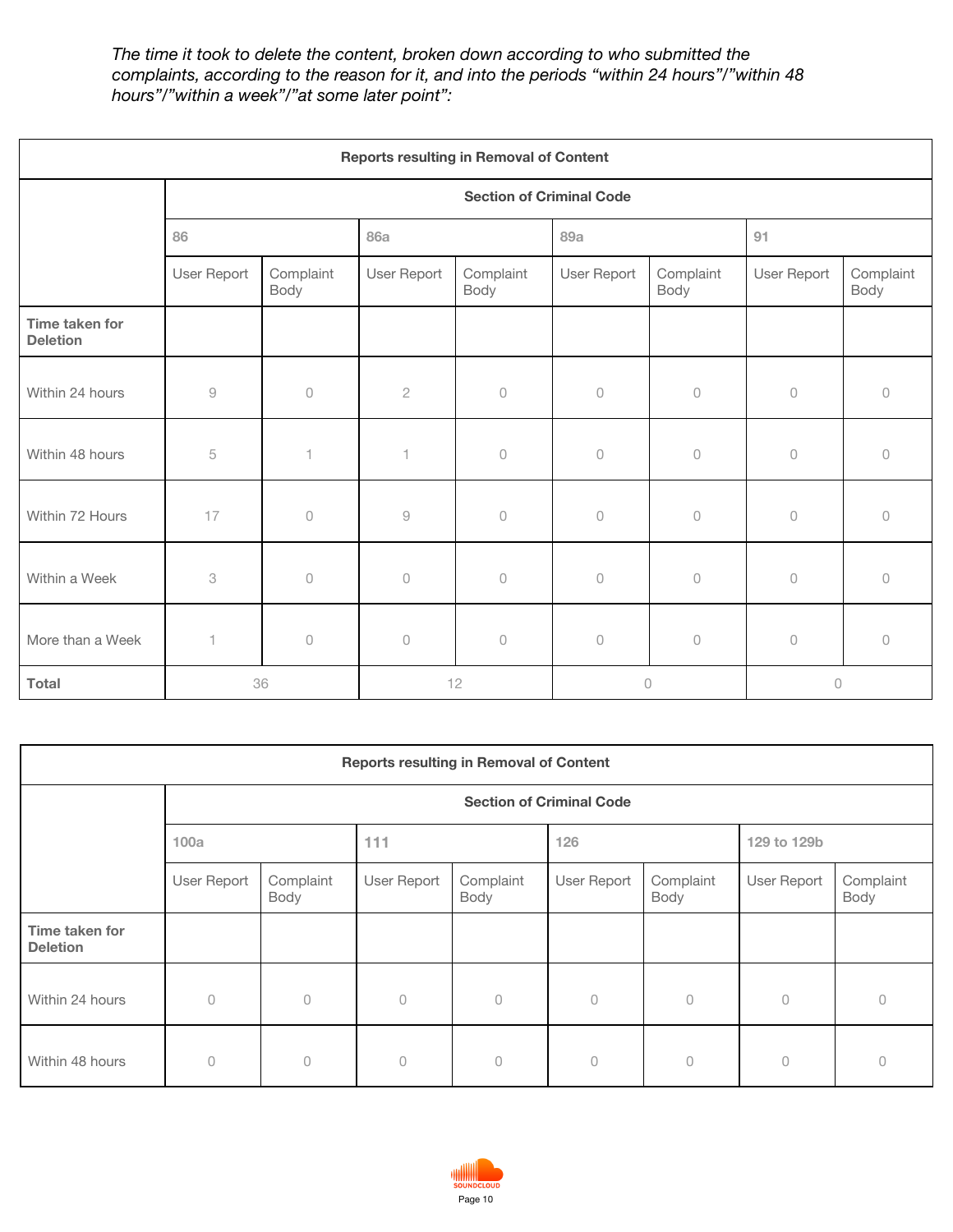| Within 72 Hours  | $\Omega$ | $\bigcap$ | $\bigcap$ |  |  |  |  |  |
|------------------|----------|-----------|-----------|--|--|--|--|--|
| Within a Week    | U        |           | $\cap$    |  |  |  |  |  |
| More than a Week |          | 0         |           |  |  |  |  |  |
| Total            |          |           |           |  |  |  |  |  |

| <b>Reports resulting in Removal of Content</b> |                                 |                     |              |                   |                     |                     |             |                   |  |  |
|------------------------------------------------|---------------------------------|---------------------|--------------|-------------------|---------------------|---------------------|-------------|-------------------|--|--|
|                                                | <b>Section of Criminal Code</b> |                     |              |                   |                     |                     |             |                   |  |  |
|                                                | 130                             |                     | 131          |                   | 140                 |                     | 166         |                   |  |  |
|                                                | User Report                     | Complaint<br>Body   | User Report  | Complaint<br>Body | User Report         | Complaint<br>Body   | User Report | Complaint<br>Body |  |  |
| Time taken for<br><b>Deletion</b>              |                                 |                     |              |                   |                     |                     |             |                   |  |  |
| Within 24 hours                                | 42                              | $\bigcirc$          | $\circ$      | $\cup$            | $\circ$             | $\circlearrowright$ | $\bigcirc$  | $\circ$           |  |  |
| Within 48 hours                                | $\overline{2}$                  | $\circ$             | $\cup$       | $\Omega$          | $\circ$             | $\circlearrowright$ | $\bigcirc$  | $\Omega$          |  |  |
| Within 72 Hours                                | $\mathbf{2}$                    | $\circ$             | $\Omega$     | $\Omega$          | $\cup$              | $\circlearrowright$ | $\bigcirc$  | $\cup$            |  |  |
| Within a Week                                  | $\overline{\phantom{a}}$        | $\bigcirc$          | $\mathbf{1}$ | $\cup$            | $\circlearrowright$ | $\circlearrowright$ | $\bigcirc$  | $\Omega$          |  |  |
| More than a Week                               | $\circ$                         | $\circlearrowright$ | $\circ$      | $\circ$           | $\circlearrowright$ | $\circlearrowright$ | $\circ$     | $\circ$           |  |  |
| <b>Total</b>                                   |                                 | 47                  |              |                   |                     | $\circ$             | 0           |                   |  |  |

| <b>Reports resulting in Removal of Content</b> |                                 |                   |             |                   |             |                   |             |                   |  |  |
|------------------------------------------------|---------------------------------|-------------------|-------------|-------------------|-------------|-------------------|-------------|-------------------|--|--|
|                                                | <b>Section of Criminal Code</b> |                   |             |                   |             |                   |             |                   |  |  |
|                                                | 184b in connection with<br>184d |                   | 185 to 187  |                   | 241         |                   | 269         |                   |  |  |
|                                                | User Report                     | Complaint<br>Body | User Report | Complaint<br>Body | User Report | Complaint<br>Body | User Report | Complaint<br>Body |  |  |
| Time taken for                                 |                                 |                   |             |                   |             |                   |             |                   |  |  |